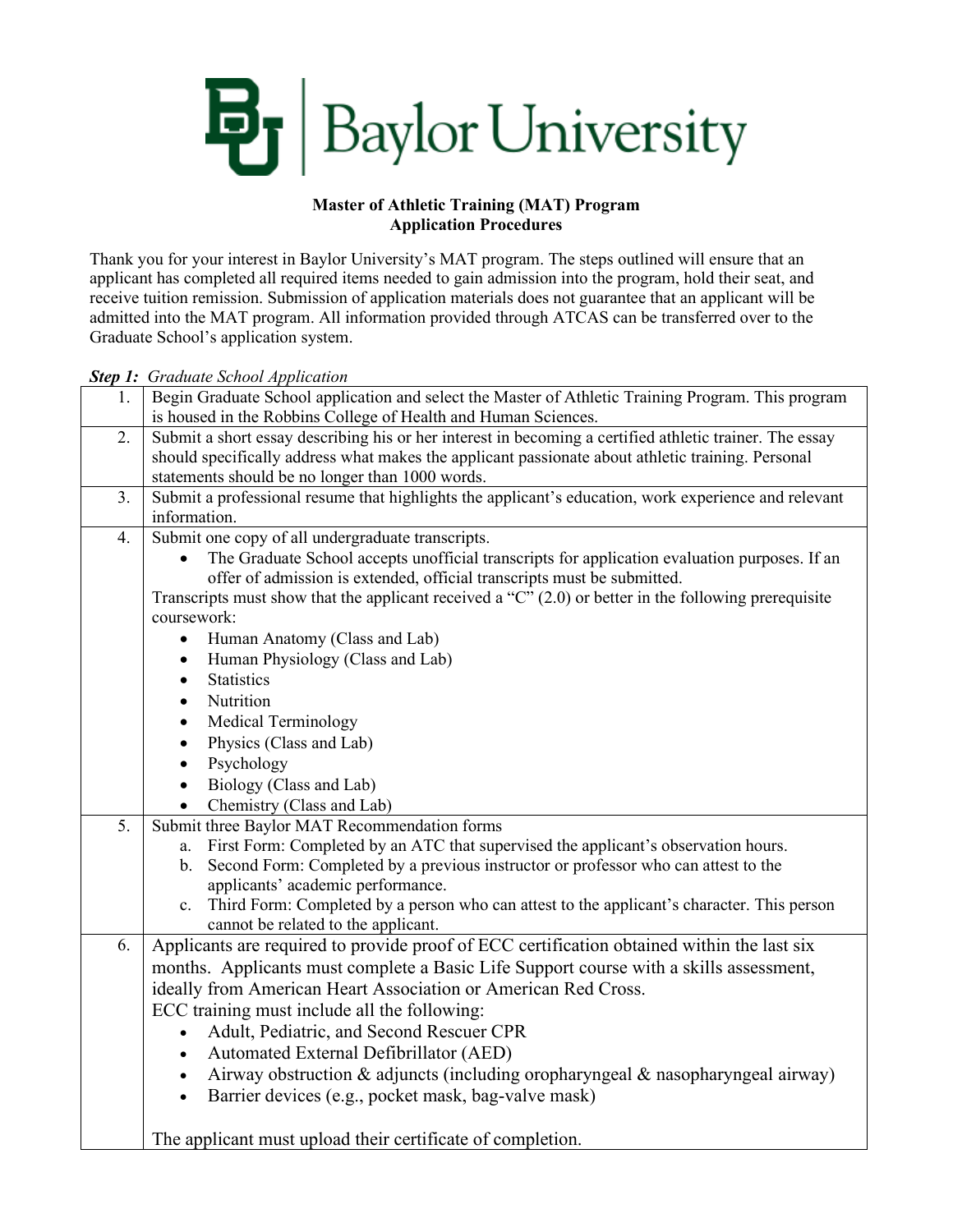| 7.  | Complete 100 hours of observation with a certified athletic trainer (ATC and/or LAT) and a submit                                                                                       |
|-----|-----------------------------------------------------------------------------------------------------------------------------------------------------------------------------------------|
|     | form verifying those hours. Applicants should make every effort to use the form provided on Baylor's                                                                                    |
|     | Athletic Training homepage. Applicants can upload a maximum of 4 verification logs.<br>(Note: Preference will be given to applicants that provide proof of AT observations occurring at |
|     | various healthcare sites and with different athletic trainers.)                                                                                                                         |
|     |                                                                                                                                                                                         |
|     | Hours do not have to be completed prior to applying to the program. They must be                                                                                                        |
|     | completed by the first day of class.                                                                                                                                                    |
|     | Hours cannot be completed at any clinical site currently used by the program.                                                                                                           |
| 8.  | Applicants are required to review the technical standards for admission and determine one of the<br>following:                                                                          |
|     | The applicant can meet the standards of admission as outlined<br>1.                                                                                                                     |
|     | The applicant can meet each of these standards with certain accommodations as<br>2.                                                                                                     |
|     | outline by the Office of Access and Learning Accommodation.                                                                                                                             |
|     |                                                                                                                                                                                         |
|     | Applicants must upload a copy of the from with a signature in the appropriate signature field.                                                                                          |
| 9.  | Applicants must provide the date they received each of the following immunizations:                                                                                                     |
|     | Hepatitis B (complete series of 3)                                                                                                                                                      |
|     | Measles, Mumps, Rubella (MMR) (complete series of 2)                                                                                                                                    |
|     | Tetanus, Diphtheria, and Pertussis (TDAP) completed within the last 5 years<br>Varicella (complete series of 2 or varicella titer showing immunity)                                     |
|     |                                                                                                                                                                                         |
|     | Candidates admitted into the program will be required to provide official immunization records from                                                                                     |
|     | an appropriate healthcare provider. Additional, immunizations may be required per clinical site                                                                                         |
|     | placement requirements.                                                                                                                                                                 |
| 10. | Submit a self-audit form demonstrating completion of all required prerequisite courses using                                                                                            |
|     | information from your transcripts. All prerequisite courses must be completed earning a "C" (2.0) or                                                                                    |
|     | better prior to the first day of class.                                                                                                                                                 |
|     | Applications can be considered before completing all prerequisite coursework:                                                                                                           |
|     | Please label a course you are currently enrolled in as "in progress" on the form.                                                                                                       |
|     | If you plan to take a course during a future semester, please provide the semester and year you                                                                                         |
|     | will complete the course.                                                                                                                                                               |
| 11. | To be considered for early enrollment, the applicant must submit their materials by October 31 <sup>st</sup> . After                                                                    |
|     | that date, applications will be reviewed on a rolling basis. To receive full consideration,                                                                                             |
|     | application materials must be received by the first Friday in April.                                                                                                                    |
|     | Begin your application at ATCAS. https://atcas.liaisoncas.com/applicant-ux/#/login                                                                                                      |
|     |                                                                                                                                                                                         |

# *Step 2: Review of Materials*

|  | 12. The MAT program faculty will begin the review of applications following submission deadlines. |
|--|---------------------------------------------------------------------------------------------------|
|  | 13. The MAT program faculty will notify those selected for admission utilizing the email address  |
|  | provided on the application.                                                                      |

# *Step 3: Acceptance/Post Acceptance Instructions.*

| 14. Those applicants selected for admission will have one month to accept or reject the offer of admission.          |
|----------------------------------------------------------------------------------------------------------------------|
| Applicants will formally accept or reject the offer of enrollment through the Graduate School<br>application system. |
|                                                                                                                      |
| 15. Pay the seat deposit of \$500. Applicants will not be officially enrolled in the program until they              |
| formally accept the admission offer and pay the seat deposit. Those not paying their deposit in a timely             |
| manner may lose their seat in the MAT program. Once enrolled in the program, students will have the                  |
| deposit credited to his or her account. Those who pay the deposit and withdrawal from the program                    |
| prior to enrollment will forfeit his or her deposit.                                                                 |